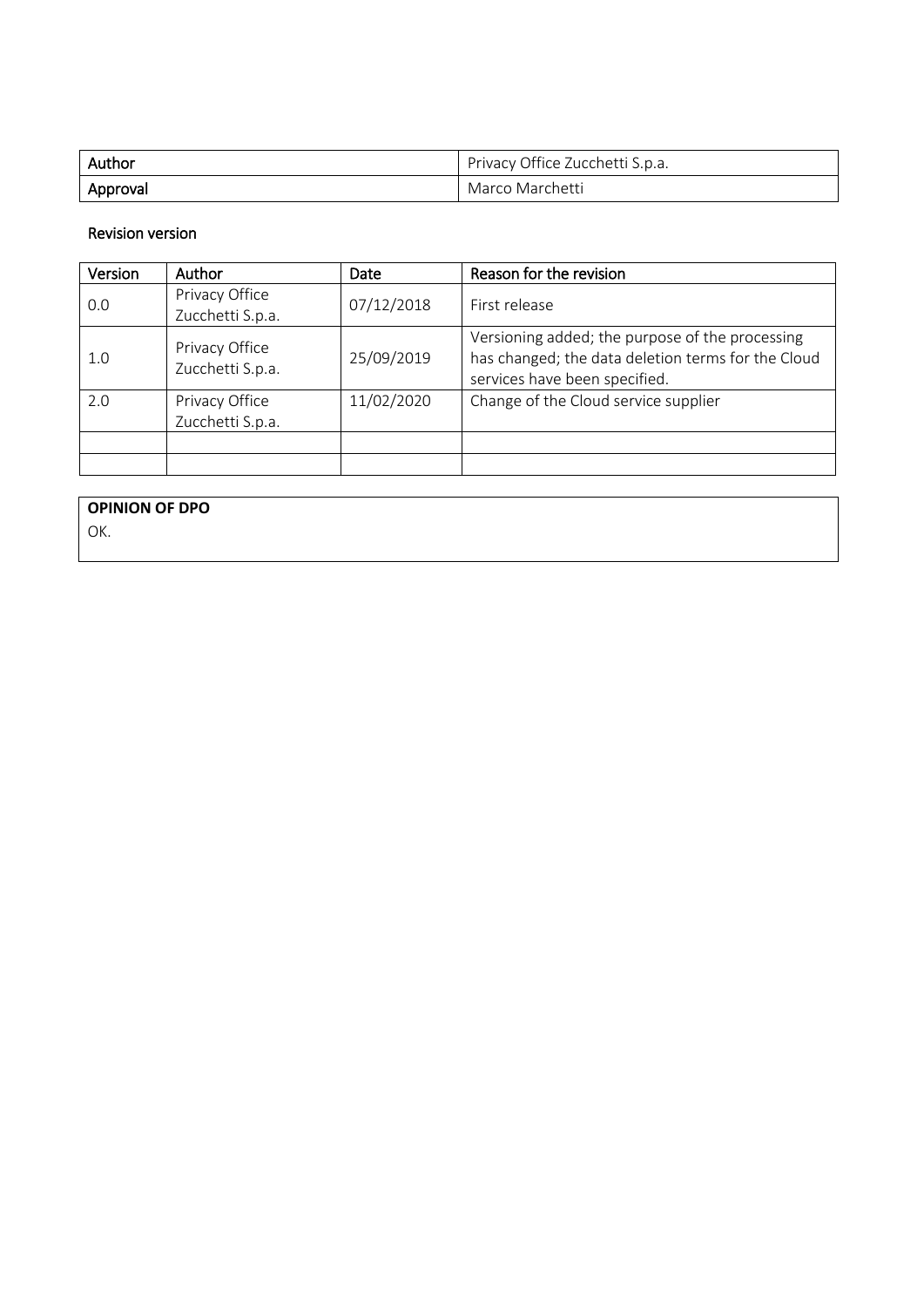# **OLTRE**

| <b>DATA PROCESSOR</b>                                              |                           |  |                              |                         |                        |               |                  |    |  |  |  |
|--------------------------------------------------------------------|---------------------------|--|------------------------------|-------------------------|------------------------|---------------|------------------|----|--|--|--|
| Name                                                               | ZUCCHETTI AXESS SPA       |  |                              |                         |                        |               |                  |    |  |  |  |
| VAT no.                                                            | 03537610960               |  |                              |                         |                        |               |                  |    |  |  |  |
| <b>Address</b>                                                     | VIA SOLFERINO 1           |  |                              |                         |                        |               |                  |    |  |  |  |
| City                                                               | LODI                      |  |                              | Postal<br>26900<br>code |                        |               | Prov.            | LO |  |  |  |
| Legal representative                                               | <b>DOMENICO UGGERI</b>    |  |                              |                         |                        |               |                  |    |  |  |  |
| <b>ORGANISATIONAL STRUCTURE</b>                                    |                           |  |                              |                         |                        |               |                  |    |  |  |  |
| <b>Division</b>                                                    | AXESS                     |  | <b>Division Manager</b>      |                         | <b>MARCO MARCHETTI</b> |               |                  |    |  |  |  |
| Area                                                               | OLTREMARE                 |  | <b>AREA MANAGER</b>          |                         | ROBERTO FIDEL          |               |                  |    |  |  |  |
| PERSON IN CHARGE OF PROCESSING                                     |                           |  |                              |                         |                        |               |                  |    |  |  |  |
| DEVELOPMENT<br>COMMERCIAL<br><b>AFTER SALE</b><br><b>HELP DESK</b> |                           |  |                              |                         |                        |               |                  |    |  |  |  |
| <b>CONTACT DATA</b>                                                |                           |  |                              |                         |                        |               |                  |    |  |  |  |
| Data Controller                                                    | Zucchetti Axess<br>S.p.a. |  | Ufficio.privacy@zucchetti.it |                         |                        | +39 037.15941 |                  |    |  |  |  |
| Representative of Data<br>Controller                               | N/A                       |  |                              |                         |                        |               |                  |    |  |  |  |
| <b>Data Protection Officer</b><br>(DPO)                            | Mario Brocca              |  | dpo@zucchetti.it             |                         |                        |               | +39 0371.5943191 |    |  |  |  |
| <b>DESCRIPTION</b>                                                 |                           |  |                              |                         |                        |               |                  |    |  |  |  |

The OLTRE suite is composed of a portal which manages customer services by means of various integrated modules managing the following processes: time and attendance management, shift management, access management, collection of start and end data of the production activity, collection of data from fixed and mobile terminals, guard patrol management.

ARUBA.php: it is the application for time and attendance of the company personnel which, even with a proper app installed on the mobile device (OLTRE.app), allows the employee to activate the work attendance process. With the app, the geolocation is activated as well, which can be controlled by the user who can activate it or deactivate it. It is the customer who has acquired the services to configure the system in order to have or not the geolocation data in the database tables.

The application can also manage biometric data, if the customer choses to install biometric terminals. In this case, the alphanumeric string corresponding to the digital fingerprint is saved in a database table so that the data can be distributed to all terminals.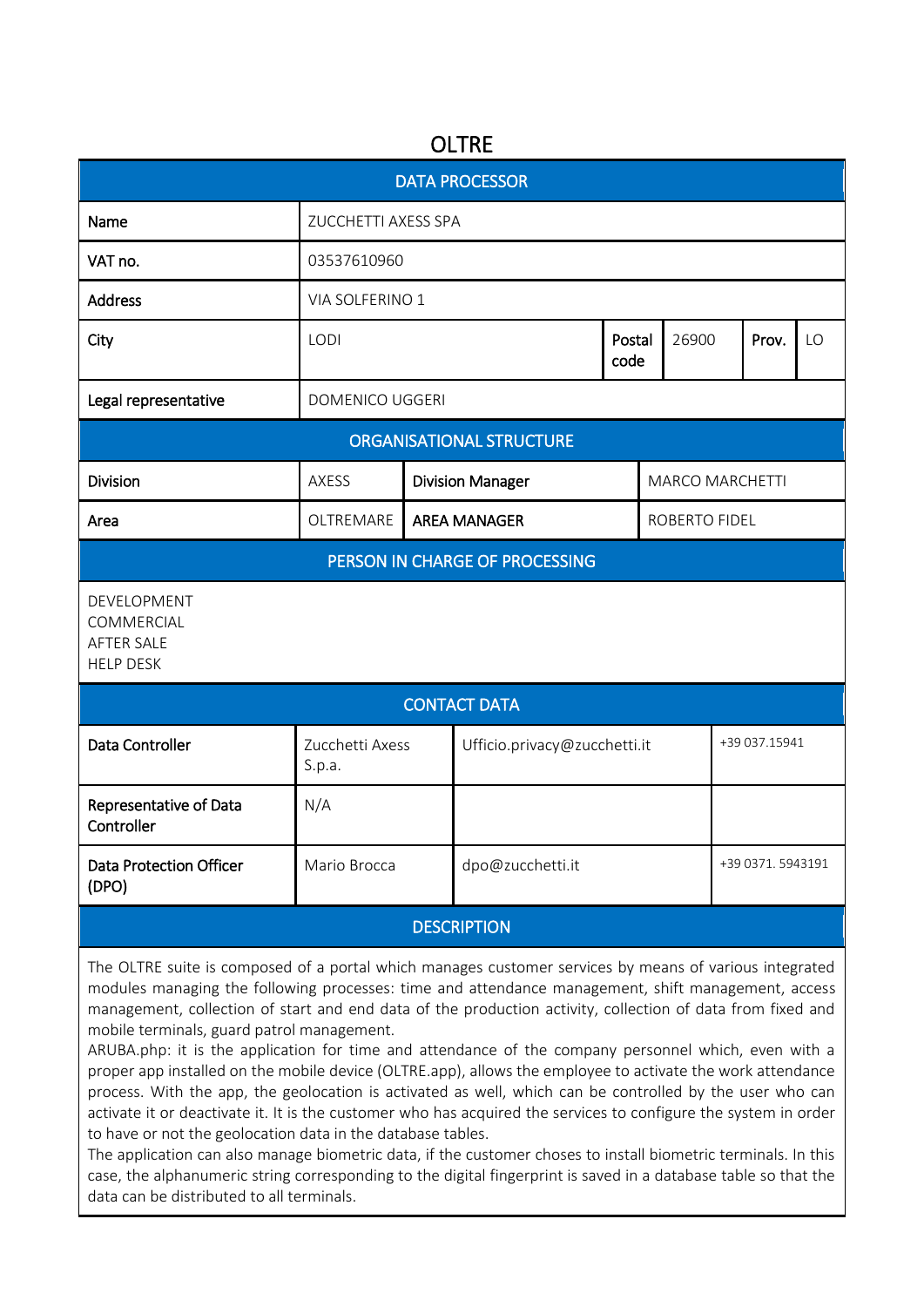ARBE.php: it is the application that allows managing the work shifts.

ELBA.php: it is the application that manages the control of physical accesses and that allows identifying the geolocation of terminals in order to check their spatial location. In this case as well, geolocation coordinates are saved, but they only refer to the machine, and not to persons.

ANTIOPE.php: it is the application used by the company to record the activities carried out on the production machines (or on a bench). The operator enters the activity start/suspension/end times in order to register all performed activities and the processing times;

ANTIGUA.php: it is the application that allows exchanging data with terminals and mobile devices. Personal data are not processed, if the app is limited to the collection of transactions without associating them to a person, if however, an archive of persons with the relative badge number is managed, personal data will be processed (the choice is optional upon the order).

CATALINA.php: it is the application that allows managing the guard patrols of operators in charge with physical safety and that allows registering that all places provided by the contract with the customer have been visited.

The project also includes other applications: for queue management and meal booking.

PANAREA.php: it is the application that allows managing, anonymously as well, the queues at the public and private services. Personal data are not processed, if the application is limited to withdrawing an access order number, if instead queues which provide a booking are managed, personal data will be processed (the choice is optional upon the order).

PASTI.biz: it is the application which allows booking meals in hospitals, schools, companies. The persons can select the menu from the available ones, in order to send the bookings to the supplier for meal preparation.

## PURPOSE OF THE PROCESSING

OLTRE suite is an integrated system which puts at disposal software applications with the purpose of simplifying company processes. Il allows recording the attendance, accesses, work shifts, working activity performance times and managing the hardware infrastructure necessary and preparatory for the described purposes.

Certain applications, with special setups, do not manage personal data (ANTIGUA.php, PANAREA.php).

The application for meal booking has been designed to optimise the meal preparation times and to allow meal preparation according to the assigned diet and, if the case, to the preference.

All these features are managed by only one system. All data from common databases and, therefore, application securities are common to all services.

The purpose of the processing is to provide assistance and maintenance services to the Data Controller.

## CATEGORY OF INTERESTED PERSONS

OLTRE suite is aimed for companies: data of employees, collaborators, visitors and guests can be managed and processed.

## PERSONAL DATA CATEGORIES

Personal data for most biographical information. Depending on the provided service, data can be related to the attendance of personnel, to the activities carried out by the personnel and to the work shift management. In all these cases, personal data are processed.

Data with specific risks: biometric data; geolocation coordinates; data related to meals/diets.

## CATEGORY OF RECIPIENTS TO WHOM THE DATA CAN BE COMMUNICATED

Only for Cloud version, data are communicated to AWS, manager of Data Centre and the related services.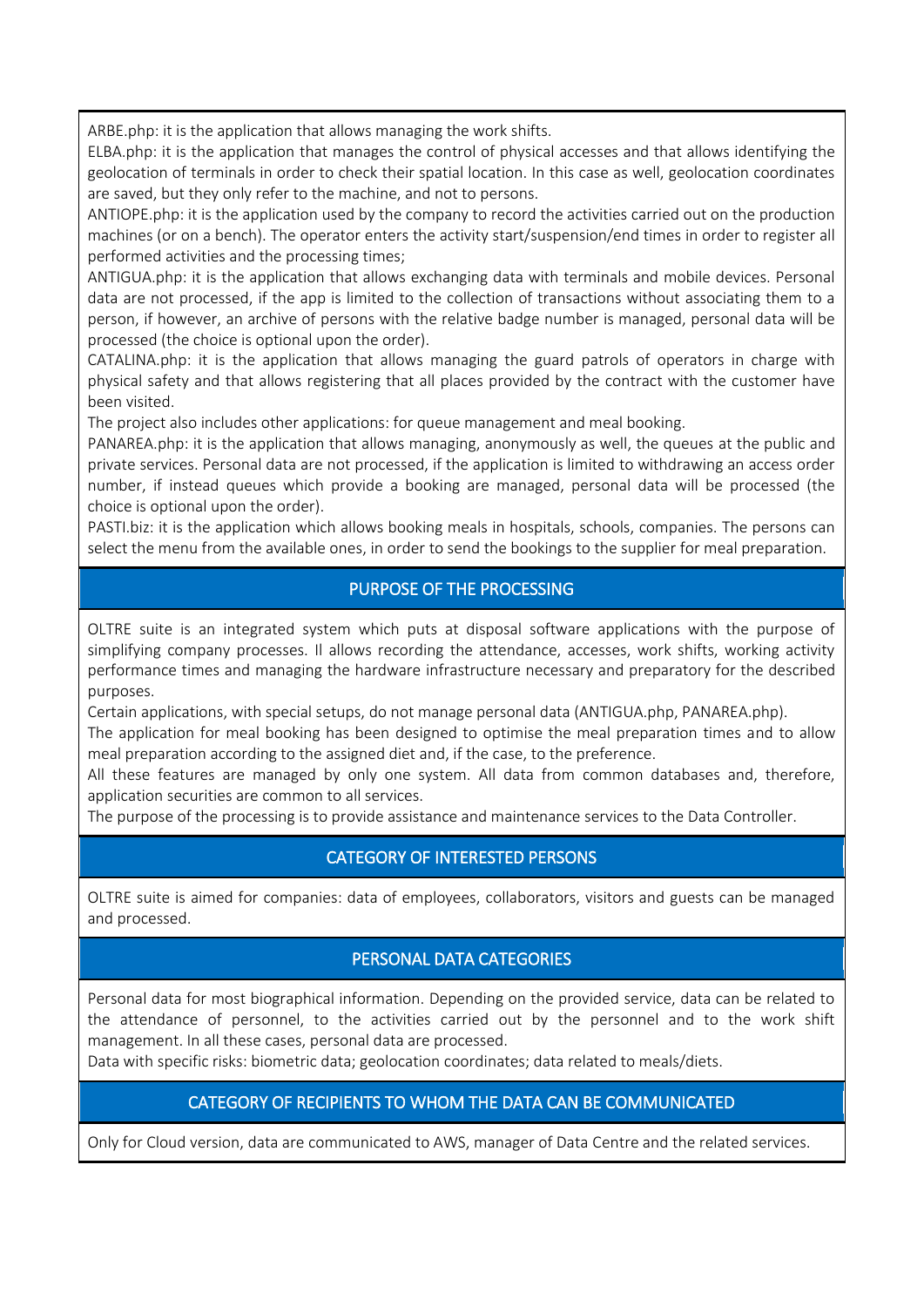## DATA TRANSFER OUTSIDE THE EU

No.

## TERMS FOR DATA DELETION

For Cloud services, the data is saved in a file, which is kept for 40 days, while once the data is transferred to the database, it is automatically kept for 3 years and then deleted; the customer can however manually anticipate the deletion.

Instead, in the On-premises version, in absence of automatisms, the choice of data storage duration falls on the customer.

If a customer terminates the contract, data are stored for the next 30 days and then deleted from the production environment. Backup data is stored, only for storage purposes, for the next 12 months.

### GENERAL DESCRIPTION OF THE TECHNICAL AND ORGANISATIONAL SAFETY MEASURES

#### 1. EXISTING SAFETY MEASURES

Transactions arrive on the server via http or https protocol, depending on the terminal used by the customer and the configuration made.

The OLTRE app communicates by default via https protocol, however, it is possible to configure it in http (for the On Premise version).

When the service is activated, a superuser account is delivered to the customer with which new authorisation profiles can be created. Authorisation profiles can be generated both for a single function and in relation to the events that can be generated on the database records (edit, add, delete, view, print, process, etc.). It is not possible to have several users with the same name.

The following password options can be configured for each user:

- Complexity (lower case/upper case, numbers, special characters)
- Length (8-32 characters)
- Validity (from one day to 6 months)
- Number of previous passwords that cannot be reused
- Mandatory change or not at first login.

The passwords are encrypted in the database with SHA256 The users will be automatically disabled after 6 months of inactivity.

On the database, there is a log with all change operations operated within the system. The logs are stored for 40 days (this value can be set for the On-premises versions). The logs can be displayed by authorisation level.

It is possible to delete data related to a person, as well as to export it to csv format.

It is possible to delete a customer's data together with all data related to him/her, as well as to export them to csv format.

It is possible to archive in text format and/or delete all "dynamic" data (e.g.: attendance transactions, access transactions, timecard data) of only one customer. The function is also available for non-supervisor users, if enabled.

On the principle of minimisation, data are automatically stored for 3 years for the Cloud version (the duration cannot be customised by customer). For the On-premises version, which is not fitted with this automatism, the customer chooses, who has the possibility to store and/or remove data with standard application functions.

Everything existing in the database can be extracted. Every extraction and printing can be made with a "creator pdf"; personal data can be extracted to xml.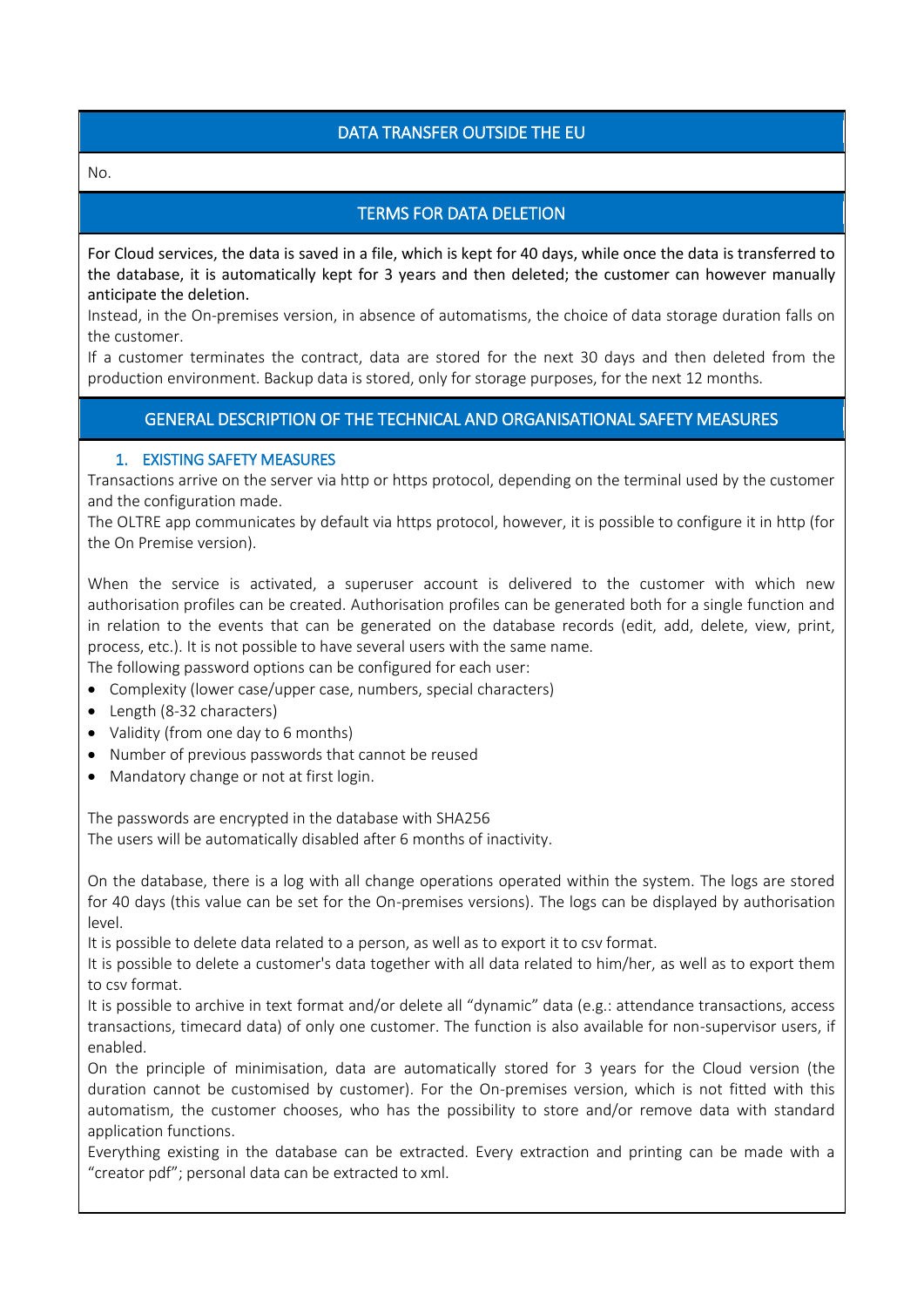The possibility is provided to create the encryption for data related to:

- Geolocation coordinates: the Data Controller may limit the number of decimal places in the coordinates themselves, thus degrading the accuracy of the actual position
- For newer terminals that allow it, it is possible to enable encryption of sent transactions.

### 2. SAFETY MEASURES TO IMPLEMENT

Create the encryption for data related to:

- Biometric data: they must all be encrypted, above all, if a system is used with biometric data on HW and not on the card of the person concerned
- Data related to patient's diet: check the table fields in which the encryption can be implemented so that customers that register the disease based on which the diet is provided are protected against unauthorised accesses to such information.
- Create the encryption for passing/communicating data between the systems: for example, as regards the sent tables;

Provide the possibility to cloud customers as well to choose the data storage time. Today a 3 year period is valid for everybody, but, according to the demands, different requests can exist.

### 3. SAFETY MEASURES FOR SUPPORT ACTIVITIES

The support service for OLTRE suite products and services is provided to:

- Direct customers
- Partners contracted as customers
- Customers whose support is subcontracted to partners

The support, depending on the supply method, is performed in various ways.

### On-site support

The operators access the customer's structure in order to perform a training or a technical maintenance activity.

In this case, they work as if they were part of the customer's structure and they implement all the procedures required by the customer. The customers can generate individual users for accessing their systems or they can access alongside in order to train their staff.

If, during the support activity, the archives or databases must be collected for solving the reported issues, it is necessary to inform the customer and to fill in the Intervention note:

- Collected archive
- The purposes for which the archive has been collected
- The customer's representative who authorised the collection of the archive

Once the reported issue is solved, the customer will be notified on the adopted solution and on the upcoming archive deletion.

The minimum content of the e-mail is the following:

"Dear Customer, we inform you that the reported issue, which required the collection of your archives, was solved. We inform you that we have removed the archives from our information systems and destroyed the possibly produced hard copy documents."

If you need to store the archives for the necessary time to test the adopted solution:

"Dear Customer, we inform you that the reported issue, which required the collection of your archives, was solved. We hereby notify you that we will store the archives in our information systems for the next 7 days. At the end of the agreed period, the archives will be removed and will no longer be restored".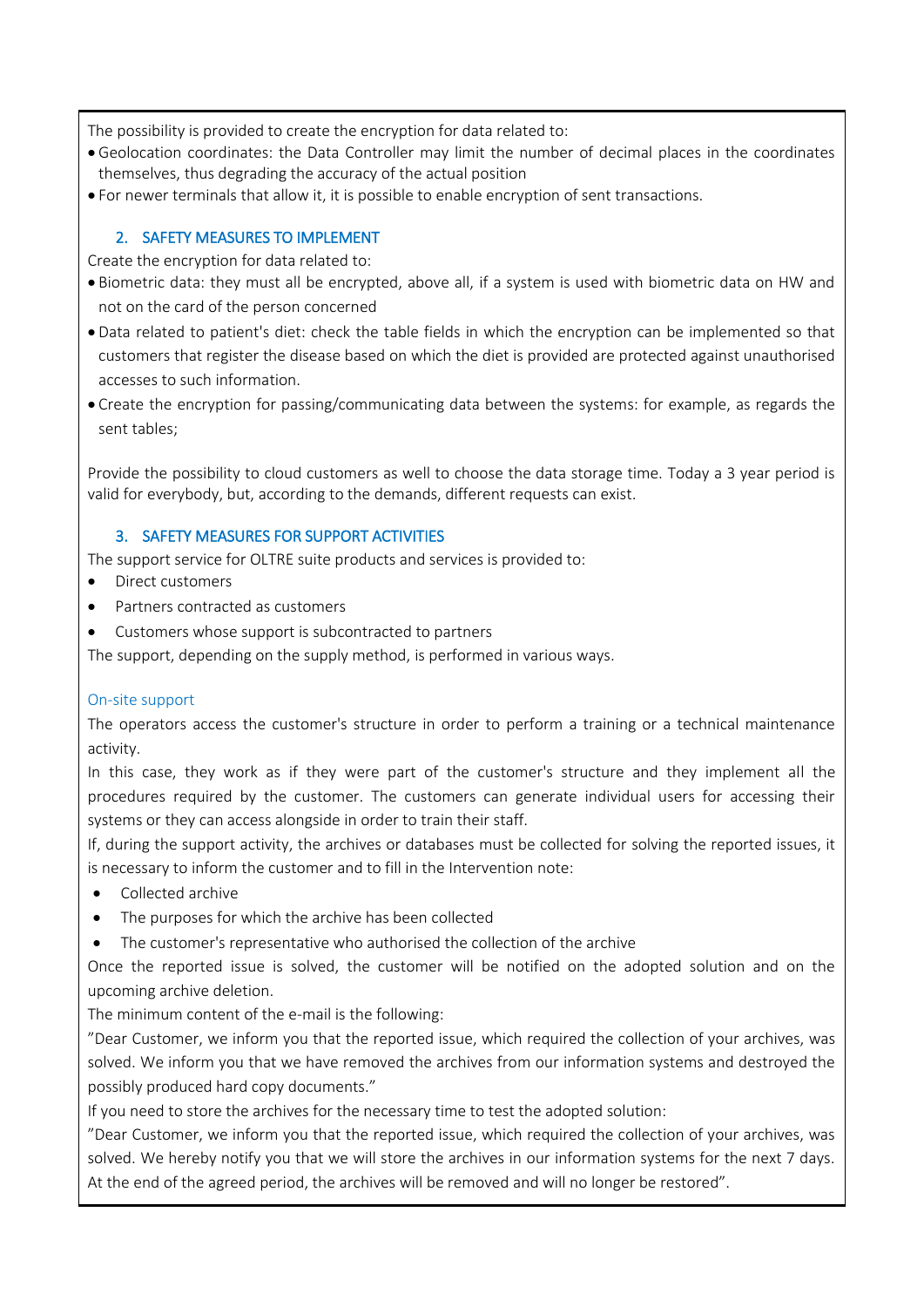The same procedure must be followed if an archive is collected, sent to the support and the issue is solved during the intervention at the customer, therefore without being necessary to examine it once returned on the premises.

#### Telephone support

There are no problems as far as the processing of the personal data is concerned. There are no transmitted data or archives and the communication is only verbal.

It is necessary to pay attention if the customer informs you that the phone call will be recorded. If there is a registration notification, it is necessary to note this event in the used CRM indicating the customers' structure representatives, who can be contacted for exercising Zucchetti Axess rights.

If Zucchetti Axess records the phone calls, the customer must be notified and s/he must be provided with information on the representatives whom can be contacted for exercising his/her rights. The reference for this purpose must be ufficio.privacy@zucchetti.it. In this case as well, the event will be mentioned in CRM.

#### E-mail support

In case of e-mail support, always add the disclaimer in the message text:

"The content of this e-mail and of possible attachments is strictly confidential, it cannot be used in trial mode and it is dedicated to the person/s to whom it is addressed. The content of the reply to this e-mail might also be seen by other co-workers, who are part of the same homogenous group of the undersigned or part of other homogenous groups who are however related to the solution of the issue reported by you. If you received this e-mail by mistake, please notify us immediately and delete it from your computer. It is prohibited to copy and publish the content of this e-mail. Any abusive use of the information contained here, by third parties or by persons who are not indicated in this e-mail, can be prosecuted pursuant to the law. We hereby inform you that in order to exercise the rights provided by article 15 et seq. from the EU Regulation 2016/679 (GDPR), it is possible to refer to the following address[: ufficio.privacy@zucchetti.it](ufficio.privacy@zucchetti.it)".

Any access credentials of the customer received by e-mail will be discarded, will not be stored and will be deleted (the ones of the customer, not those generated properly for the technicians performing the support and which can also be received by e-mail): if a customer/partner sends access credentials to his/her environment without the request of Zucchetti Axess, s/he will be replied that Zucchetti Axess is not authorised to access the systems with credentials of other users as this method infringes the EU Regulation 2016/679 (GDPR). Therefore, individual credentials or a connection with remote desktop tools (for commercial use) will be requested.

Every e-mail will be signed with the name and surname of the operator who handled the customer's issue and the information will be stored in CRM (only the name is enough, or the nickname Zucchetti Axess).

### Support via customers' database import

If, in order to solve the issue reported by the customer, it is necessary to send databases or other files containing personal data, the download of the archives will be made via WeTransfer or via a connection link on the customers' environments: in this case, the management is performed by the customer who provides the credentials to access the environment where the archives are located. The support must download them on network disks, which are not subject to backup, and delete them when the activity is completed.

#### Support generated by the necessity of having the backup of the customers of a Cloud service

The written or verbal authorisation proof of the customer must exist in CRM.

The system analysts will not be able to extract any backup from the customers for other requirements and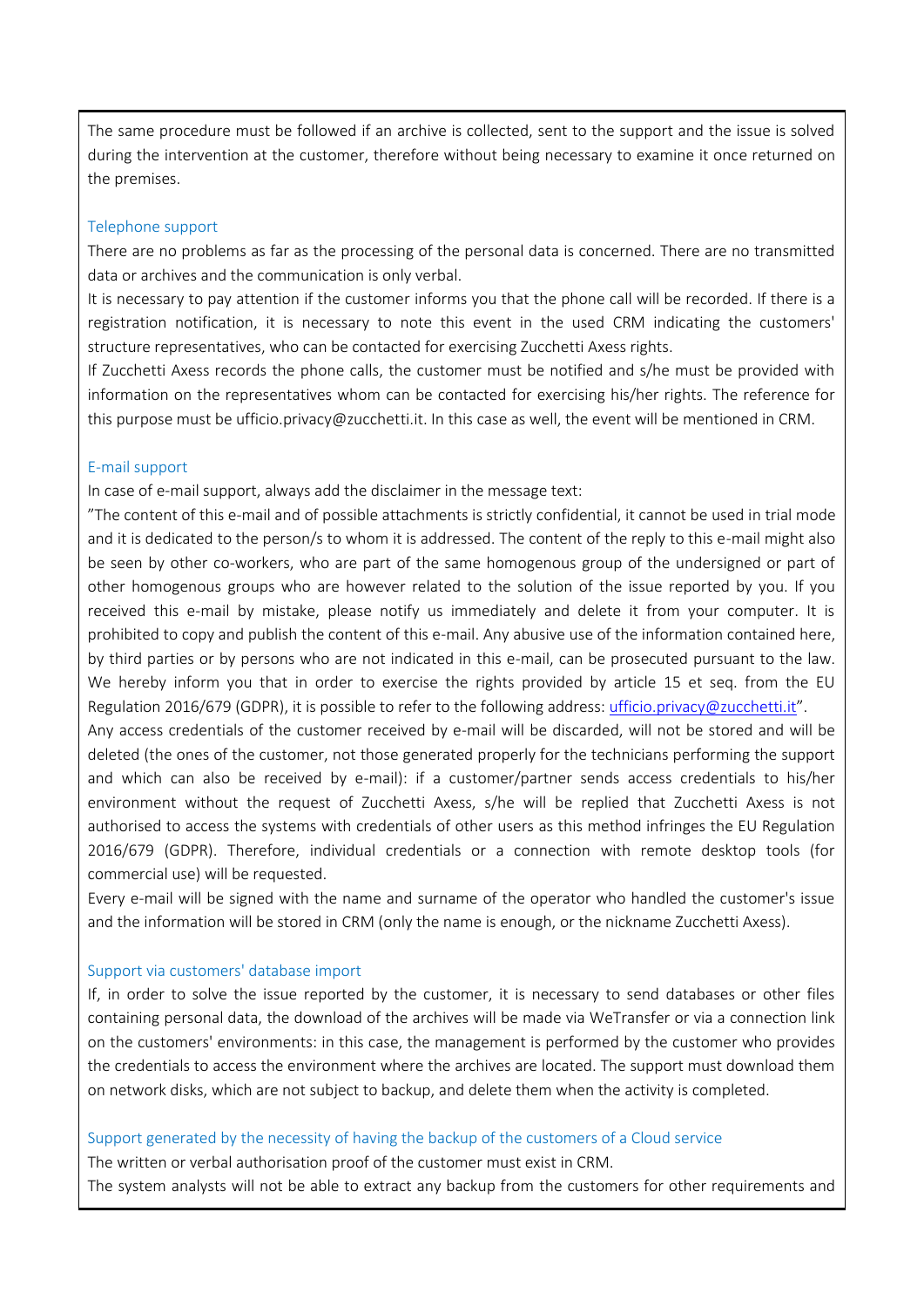purposes than to provide support to the customers; for instance, they are not allowed to perform backups used for the production of a test execution.

### Support via remote connection

This method of connection to the customers' tools ensures privacy because:

- The connection is always requested by the customer
- The access credentials are always individual
- The customer accesses an environment with an authorisation profile chosen by him/her in order to perform the support activities
- The customer can disconnect whenever s/he wishes

It is essential to use a licensed tool for commercial use and customized with the entire documentation required by the law on personal data processing.

Only in exceptional cases and after a careful assessment performed by the manager and by the privacy office, it is possible to use other connection tools that operate in the same way.

#### Support through remote connection on public IPs or via VPN

If the support activity must be performed on cloud systems on public IPs or via VPN or private accesses, the operators must access the customers' systems:

- With the customer's prior authorisation
- With the credentials that must be active for the time frame needed for the execution of the requested activities
- The credentials must be disabled at the end of the activity

The rules regarding customers' environments, regardless of the delivery form (SaaS/PaaS/On-premises) are the following:

• creation of users for application consultants:

In order to perform all the start-up activities in the customer's environment, a user must be properly created within the system (who will have the user profile "Zucchetti Axess User") with this "login name": ZA + the first 3 letters of the surname + the first 3 letters of the name.

This way, the Customer can acknowledge the source of the user (e.g. for Rossi Mario Subject, the following user should be created: ZA\_ROSMAR).

The customer must be involved in the creation and s/he must be guided in the access and user creation process, specifying and sharing with him/her the assigned rights (definition of user profile).

• creation of users for the support staff:

To the support request, an e-mail will be sent to the customer, specifying the information necessary for the creation of the "login name" who will perform the support. The creation rules already explained for application consultants will apply.

At the end of the support, an e-mail will be sent to the customer:

"The support activity is completed. We remind you to disable the credentials in order to protect your personal data".

#### Start up projects and conversions

Two different situations can exist:

• Conversion or start up with contract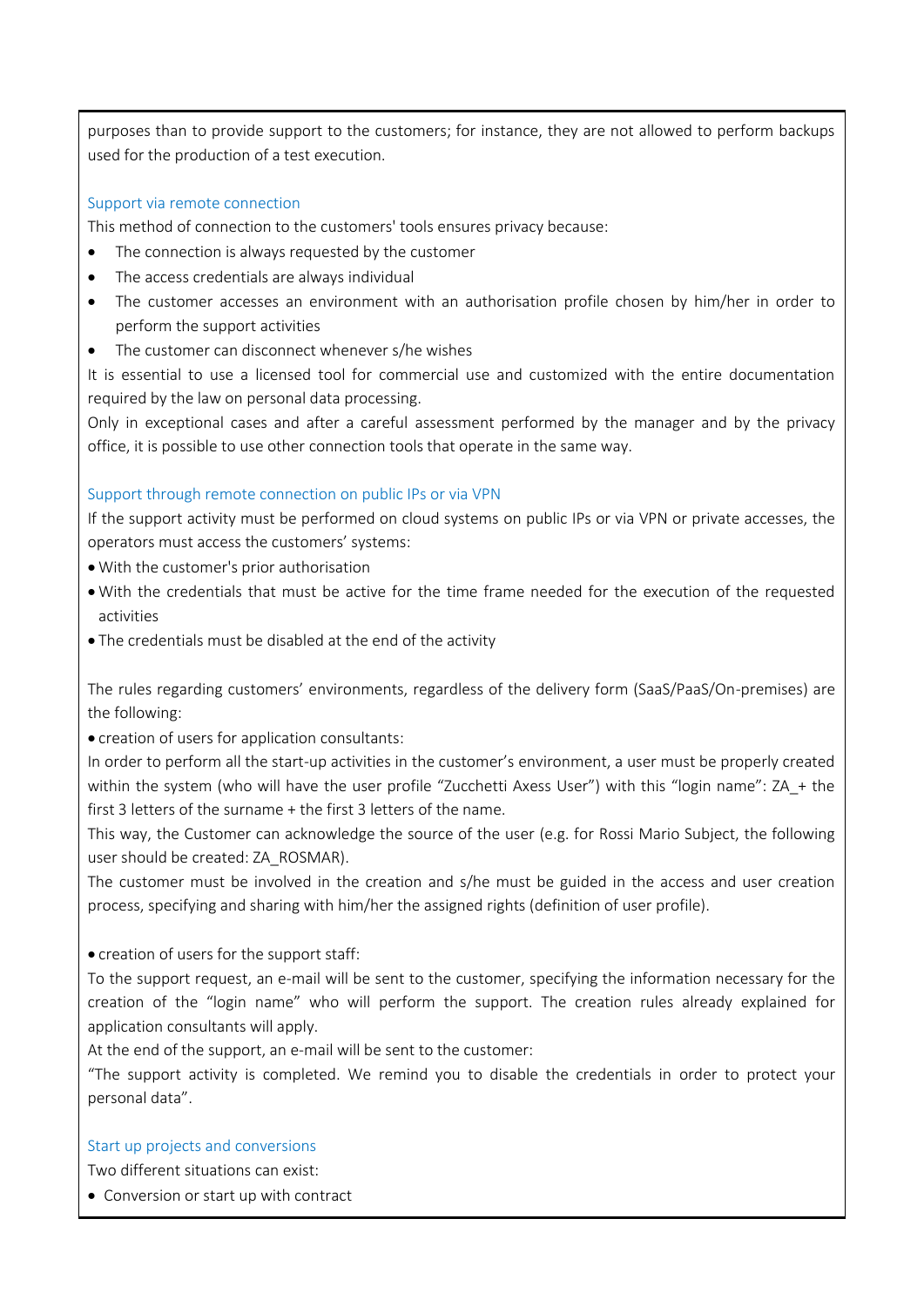• Conversion or start up without contract

In the first case, the activity is designed to comply with the contractual obligation and it is therefore legal.

In this case, it is necessary to create a project document, in which to agree with the customer on the operational procedures for the execution of the activity, such as:

- Personal data, archives, databases necessary for carrying out the activity
- Detail of the operations that will be performed on the data
- Identification of the period within which such activities will be completed
- A test estimate during which the customer will test the result of the performed work

The documents signed by the customer for carrying out these activities represent the contract and the appointment as processor, giving Zucchetti Axess the right to perform all the necessary activities for the service supply.

In this case, the letter of appointment will not be sent to the customer, as this will be managed by Zucchetti Axess, as supervisor of Zucchetti Axess operators.

Instead, if there is no contract, it is necessary to send the customer the appointment as Data processor.

The carrying out period and the deadline of the activity must be stipulated in the appointment. As Data Processor, Zucchetti Axess will designate the operators.

In this case as well, it is necessary to provide a project phase in which the above-mentioned steps are shared.

At the end, the test must also be provided.

In the test document, which must be signed by the customer, s/he will declare that the performed activities are correct and therefore s/he will authorise us to delete his/her archives.

The test document must contain the following indications:

- The performed service complies with the agreed contractual frame
- The customer has tested the product and declares that it works and that all the functions have been correctly configured and implemented
- That there are no errors in the converted data and therefore that s/he will be able to use the product for the purpose for which it was purchased

Furthermore, the customer must declare that as of the date of signing the contract, s/he will have no claims on the performed conversion activity stipulated in the contract and that s/he authorises Zucchetti Axess to delete every data, archive or database that have been used for carrying out the conversion phase.

Only if it is necessary to store the customer's archives for purposes of caution and verification of the performed work, a notice will be sent to the customer authorising Zucchetti Axess to store the archives for a subsequent period of time, at the end of which the archives must be deleted.

The entire authorisation procedure must be included in the after-sale service in order to keep a history of it in case of need.

All printed documents containing customer data must not be recycled and must be destroyed immediately.

## 4. SAFETY MEASURES IMPLEMENTED FOR - CLOUD - SERVICES PROVIDED BY AMAZON WEB SERVICES

The safety measures adopted by the cloud service supplier can be referred to by accessing the following link: <https://www.amazon.it/gp/help/customer/display.html?nodeId=201908990>

The supplier has been appointed as data processor by means of a proper appointment deed which can be